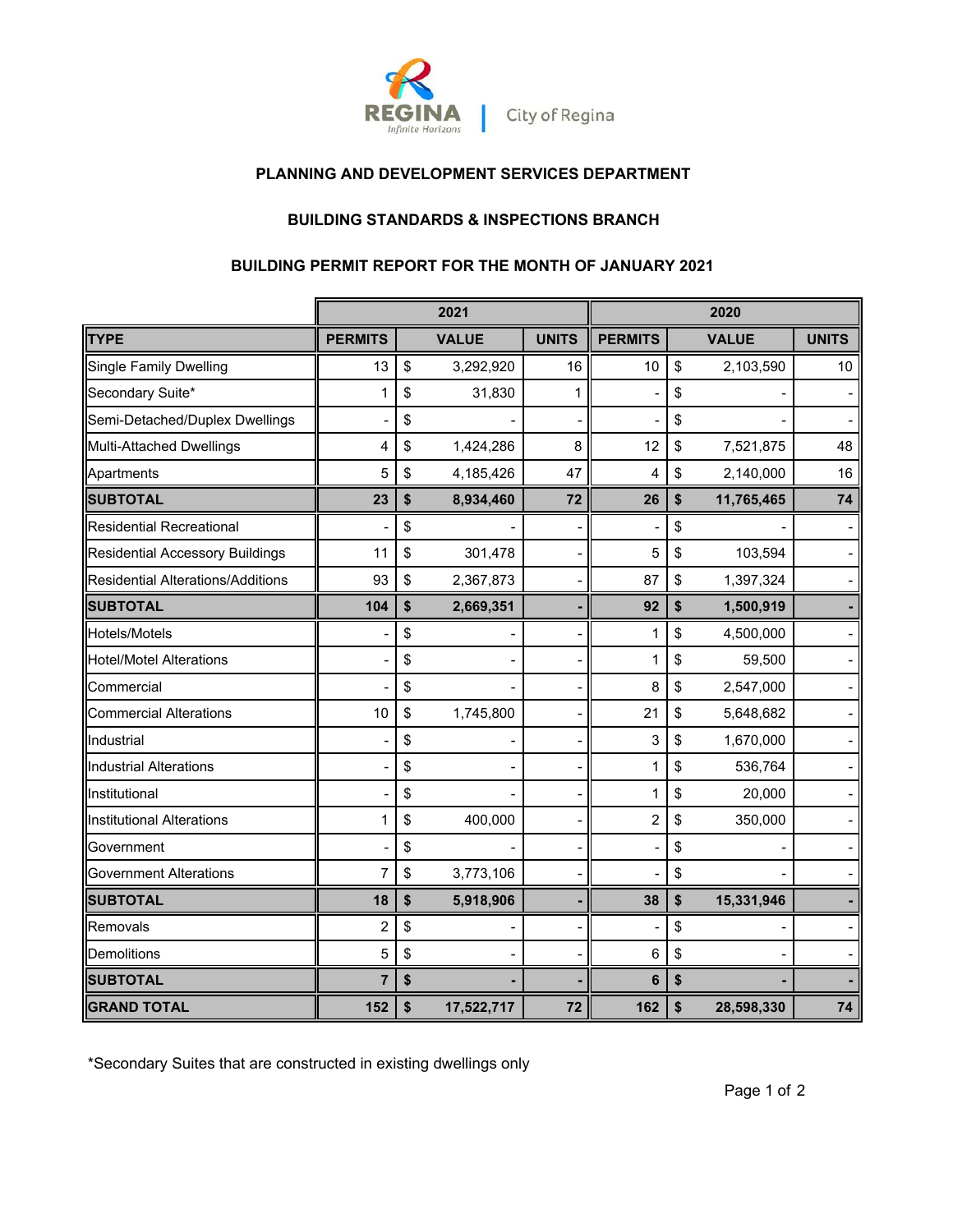

# **PLANNING AND DEVELOPMENT SERVICES DEPARTMENT**

## **BUILDING STANDARDS & INSPECTIONS BRANCH**

### **BUILDING PERMIT REPORT FOR THE MONTHS OF JANUARY - JANUARY 31, 2021**

|                                        | 2021           |    |              |                | 2020           |    |              |              |
|----------------------------------------|----------------|----|--------------|----------------|----------------|----|--------------|--------------|
| <b>TYPE</b>                            | <b>PERMITS</b> |    | <b>VALUE</b> | <b>UNITS</b>   | <b>PERMITS</b> |    | <b>VALUE</b> | <b>UNITS</b> |
| Single Family Dwelling                 | 13             | \$ | 3,292,920    | 16             | 10             | \$ | 2,103,590    | 10           |
| Secondary Suite*                       | 1              | \$ | 31,830       | 1              |                | \$ |              |              |
| Semi-Detached/Duplex Dwellings         |                | \$ |              |                |                | \$ |              |              |
| Multi-Attached Dwellings               | 4              | \$ | 1,424,286    | 8              | 12             | \$ | 7,521,875    | 48           |
| Apartments                             | 5              | \$ | 4,185,426    | 47             | 4              | \$ | 2,140,000    | 16           |
| <b>SUBTOTAL</b>                        | 23             | \$ | 8,934,460    | 72             | 26             | \$ | 11,765,465   | 74           |
| <b>Residential Recreational</b>        |                | \$ |              |                |                | \$ |              |              |
| <b>Residential Accessory Buildings</b> | 11             | \$ | 301,478      | -              | 5              | \$ | 103,594      |              |
| Residential Alterations/Additions      | 93             | \$ | 2,367,873    | $\overline{a}$ | 87             | \$ | 1,397,324    |              |
|                                        | 104            | \$ | 2,669,351    |                | 92             | \$ | 1,500,919    |              |
| <b>Hotels/Motels</b>                   |                | \$ |              |                | 1              | \$ | 4,500,000    |              |
| <b>Hotel/Motel Alterations</b>         |                | \$ |              |                | 1              | \$ | 59,500       |              |
| Commercial                             |                | \$ |              |                | 8              | \$ | 2,547,000    |              |
| <b>Commercial Alterations</b>          | 10             | \$ | 1,745,800    |                | 21             | \$ | 5,648,682    |              |
| Industrial                             |                | \$ |              |                | 3              | \$ | 1,670,000    |              |
| <b>Industrial Alterations</b>          |                | \$ |              |                | 1              | \$ | 536,764      |              |
| Institutional                          |                | \$ |              |                | 1              | \$ | 20,000       |              |
| <b>Institutional Alterations</b>       | 1              | \$ | 400,000      |                | $\overline{c}$ | \$ | 350,000      |              |
| Government                             |                | \$ |              |                |                | \$ |              |              |
| <b>Government Alterations</b>          | $\overline{7}$ | \$ | 3,773,106    |                |                | \$ |              |              |
| <b>SUBTOTAL</b>                        | 18             | \$ | 5,918,906    |                | 38             | \$ | 15,331,946   |              |
| Removals                               | 2              | \$ |              |                |                | \$ |              |              |
| Demolitions                            | 5              | \$ |              |                | 6              | \$ |              |              |
| <b>SUBTOTAL</b>                        | 7              | \$ |              |                | 6              | \$ |              |              |
| <b>GRAND TOTAL</b>                     | 152            | \$ | 17,522,717   | 72             | 162            | \$ | 28,598,330   | 74           |

\*Secondary Suites that are constructed in existing dwellings only